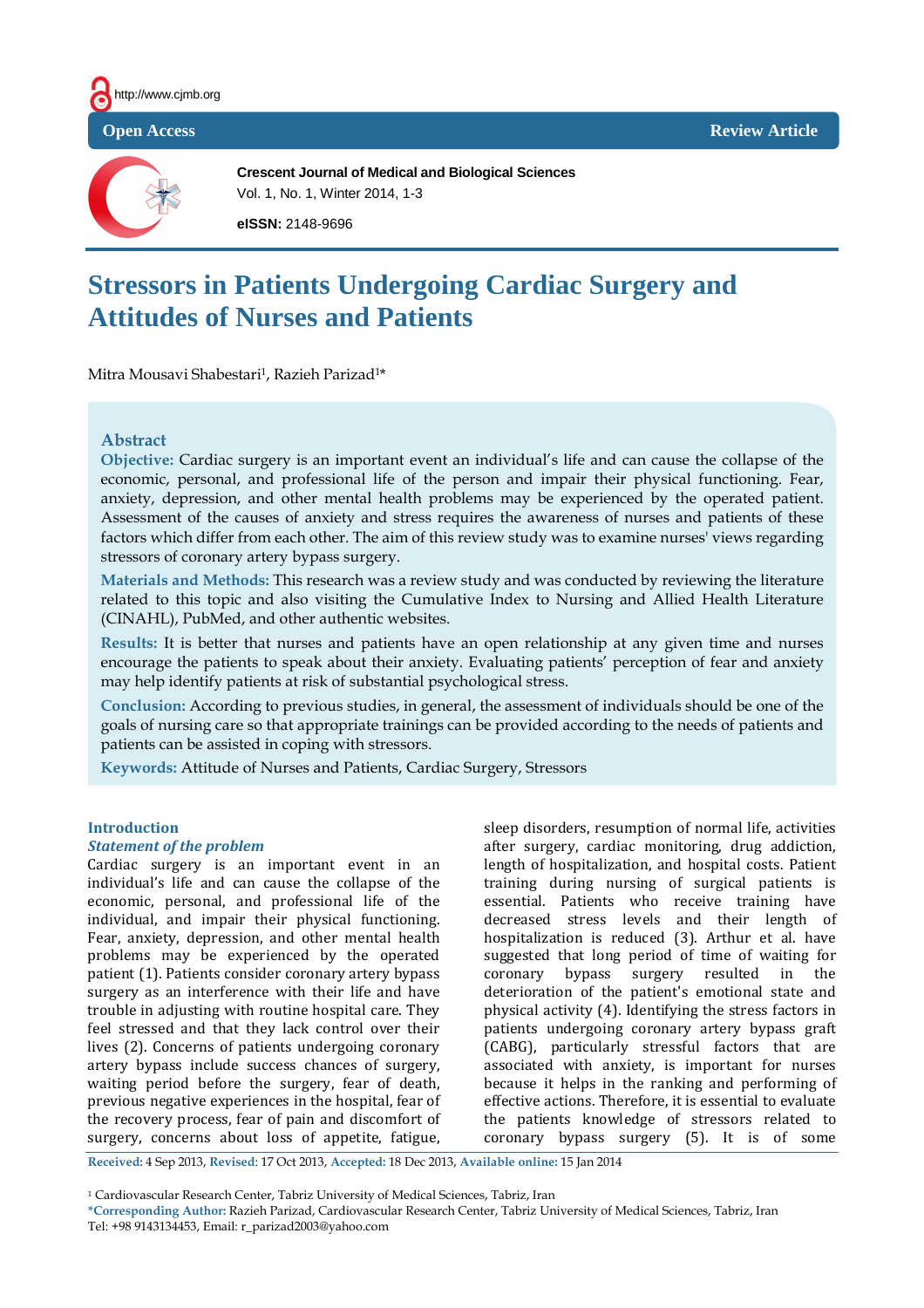importance to identify the stress level of patients and their concerns related to coronary artery bypass surgery. Studies showed that training patients increased their symptomatic relief after surgery (2). Anxiety and patients' feelings should be the main emphasis of patients' education. Insufficient information can lead to increased mental distress in patients. However, gathering information about the disease helps the patient gain a sense of self-control (6). It is believed that nursing is a profession that performs general care based on a systematic program using the science of nursing. Nurses can perform healthcare based on regular attendance, their knowledge, and the evaluation, management, and maintenance of the patient with other healthcare team members. Health is perceived by the patients, thus, patients' awareness of health and stressors is critical for providing them with meaningful care and healthcare programs (7). With the advancement of collaboration between nurse and patient and care based on their complementary conceptual understanding, any contradiction between the nurses' and patients' understanding can be avoided (8).

## **Conclusion**

The study by Parvan et al. showed that intrapersonal stressors of coronary artery bypass surgery were perceived more by the patient than interpersonal and extrapersonal stressors (9). In the study by White, correlation analysis showed that there was a weak relationship between the subsystems of intrapersonal, interpersonal, and extrapersonal stressors, and patients and nurses awareness of these factors (10). The results of the study by Carr and Powers on nurses' and patients' awareness of stressors associated with coronary artery bypass surgery showed that, regarding the scores of stressors and social and demographic characteristics of patients, there was a positive relationship between the length of hospitalization before the surgery and high scores of stress (11). Moreover, the study by Parvan et al. showed that nurses using consultative skills can facilitate patients' recovery and adjustment (12).

So and Chan in 2004 conducted a study on perceived stressors of the critical care unit (CCU) and 50 patients and 111 nurses participated in this study (13). They were asked to complete the Intensive Care Unit Environmental Stressor Scale (ICUESS) 48 hours after hospital discharge. They found that the most common stressors reported by patients and nurses consisted of the tubes that was the major cause of stress for both groups, lack of self-control was the second stressor for patients and ninth for nurses, lack of sleep was the third stressor for patients and eleventh stressor for nurses, and hearing unfamiliar voices was the fourth and thirst was the fifth stressor for the patients. Hweidi conducted a study on Jordanian patients' perception of stressors of the intensive care units (14). To

measure the patients' stressors, the Arabic version of the ICUESS tool with 42 items was used. The 165 participants were asked to fill out the questionnaires 2-3 days after discharge. In this study, there were more concerns regarding physical stressors than environmental and psychological stressors (14). Having tube in the mouth and nose was the first stressor, having pain was the second stressor, inability to sleep and hearing unfamiliar voices was the third stressor, thirst was the fourth stressor, and lack of self-control was the fifth stressor identified. Therefore, it is better that nurses and patients have an open relationship at any given time and nurses encourage the patients to speak about their anxiety. Evaluating patients' perception of fear and anxiety may help identify patients at risk of substantial psychological stress. Nelson showed that anxious and tense patients may make slower improvement post-operatively due to psychological and physiological stress (15). Health care professionals also give social support to heart patients through patient training (16,17). Here, the quality of patient education means the patient is satisfied with the education received (18). Depression occurs when are severe and ongoing anxieties, fears, and discouraged mood (19). Gallo et al. showed that heart patients with concern and depression have only a limited ability to use the counseling and support presented to them (20).

#### **Ethical issues**

The study has been approved by the local ethics committee.

## **Conflict of interests**

We declare that we have no conflict of interests.

## **Acknowledgments**

We have no acknowledgments to disclose

#### **References**

- 1. Petry II. Surgery and complementary therapies: a review. Altern Ther Health Med 2000; 6: 64-74.
- 2. Ozer N, Akyil R, Yurttas A. The effect of education on the stress levels in patients undergoing coronary artery bypass graft surgery. Pak J Med Sci 2010; 26: 282-7.
- 3. Yarcheski A, Knapp-Spooner C. Stressors associated with coronary bypass surgery. Clin Nurs Res 1994; 3: 57-68.
- 4. Arthur HM, Daniels C, McKelvie R, Hirsh J, Rush B. A Preoperative Program for Patients Awaiting Coronary Artery Bypass Graft (CABG) Surgery. Ann Intern Med 2000; 133: 253-62.
- 5. Gallagher R, McKinley S. Stressors and anxiety in patients undergoing coronary artery bypass surgery. Am J Crit Care 2007; 16: 248-57.
- 6. Hanisch P. Informational needs and preferred time to receive information for phase II cardiac rehabilitation patients: what CE instructors need to know. J Contin Educ Nurs 1993; 24: 82-9.